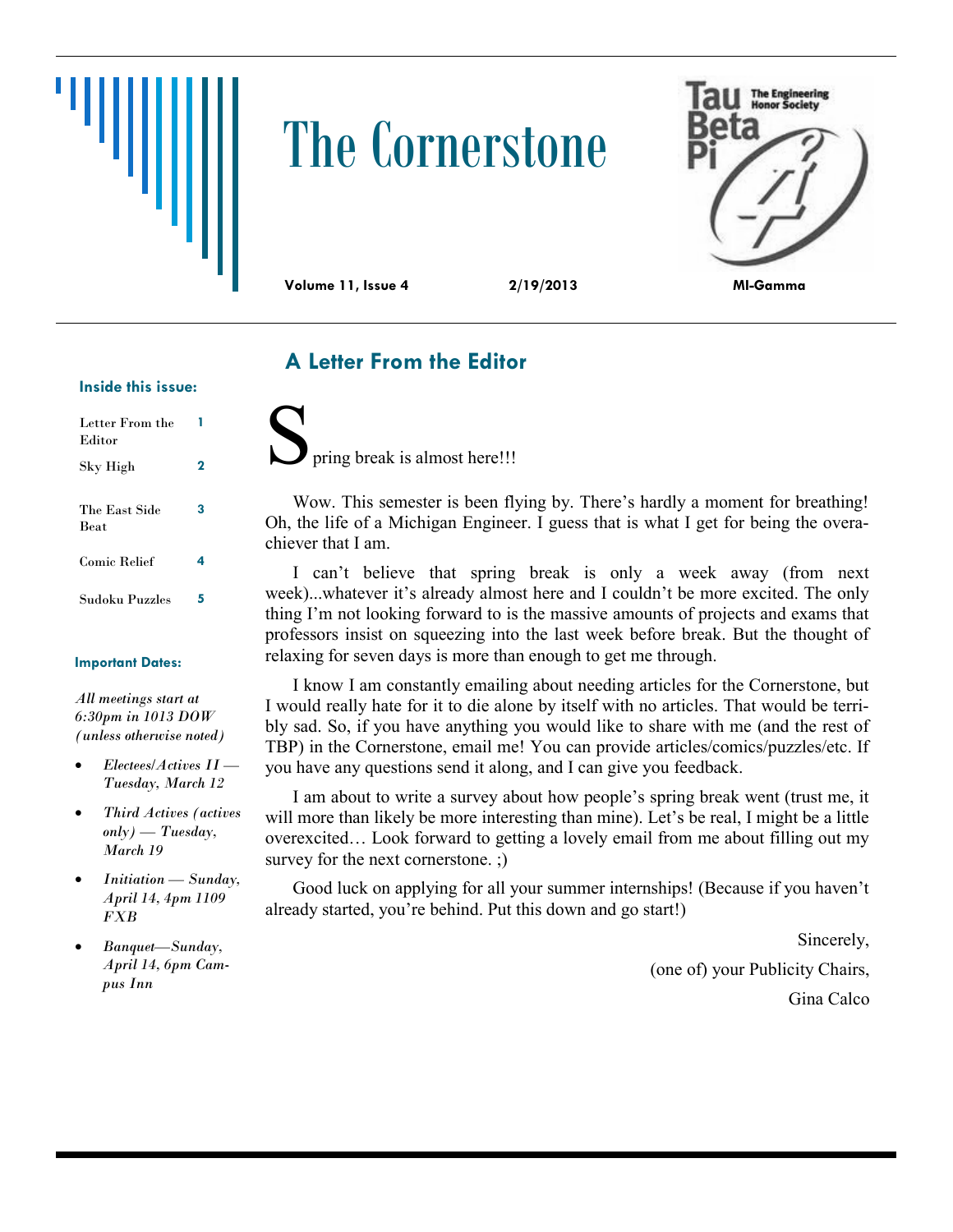## **Sky High**

#### *By Arthur Shih*

Alright, so I recently took a trip to France with my youngest sister who's a freshman in high school. On the plane she asked me how planes flew, and at that point I had to think a little bit back to my fluid mechanics course. (For those ChemE's in Fluid's now, I hope you guys did well on your exam!)

I started off with Bernoulli's principle, which states that the sum of all forms of mechanical energy (potential, kinetic, and pressure) is the same along a streamline. Bernoulli's principle is based off an energy balance subjected to the following assumptions:

| Flow is steady          | $(d/dt = 0)$                         |
|-------------------------|--------------------------------------|
| Flow is one-dimensional | (valid along a streamline)           |
| Flow is incompressible. | $(density = constant)$               |
| Flow is frictionless    | (frictional dissipation of work = 0) |
| Flow is isothermal      | (dissipation of heat $=0$ )          |

Thus, taking all these assumptions into account, we end up with the super simple equation below!

$$
\frac{v^2}{2} + gz + \frac{p}{\rho} = \text{constant}
$$
  
where  $Z = \text{height}$   
 $P = \text{pressure}$  (1)

pressure :  $\rho$  = fluid density (constant, since incompressible)  $g =$  gravitational constant  $V =$  velocity

So after showing her this equation, I told her to notice that **pressure decreases as the velocity of a fluid increases**. When a fluid passes by a plane's wings, air above the wing has to travel further than the air below the wing. This also means that the air above the wing will have to travel faster than the air below the wing at steady state. *Thus, from Bernoulli's principle, we can deduce that the pressure below the wing is higher than the pressure above the wing.* This difference in pressure is what creates "lift".

I thought I did a pretty good job explaining it, but she replied, "Okay… that kind of makes sense… but how can air be incompressible? Daddy always talks about compressing air when he pumps our car tires."

Well damn... she got me there. I told her that maybe the effects were negligible, but the plane we were on was going 600 mph… I had to reside to this explanation for the time being:

### how planes fly



If anyone has a good explanation to this I would love to hear it! :D (Yes, I'm talking to you aerospace folks out there)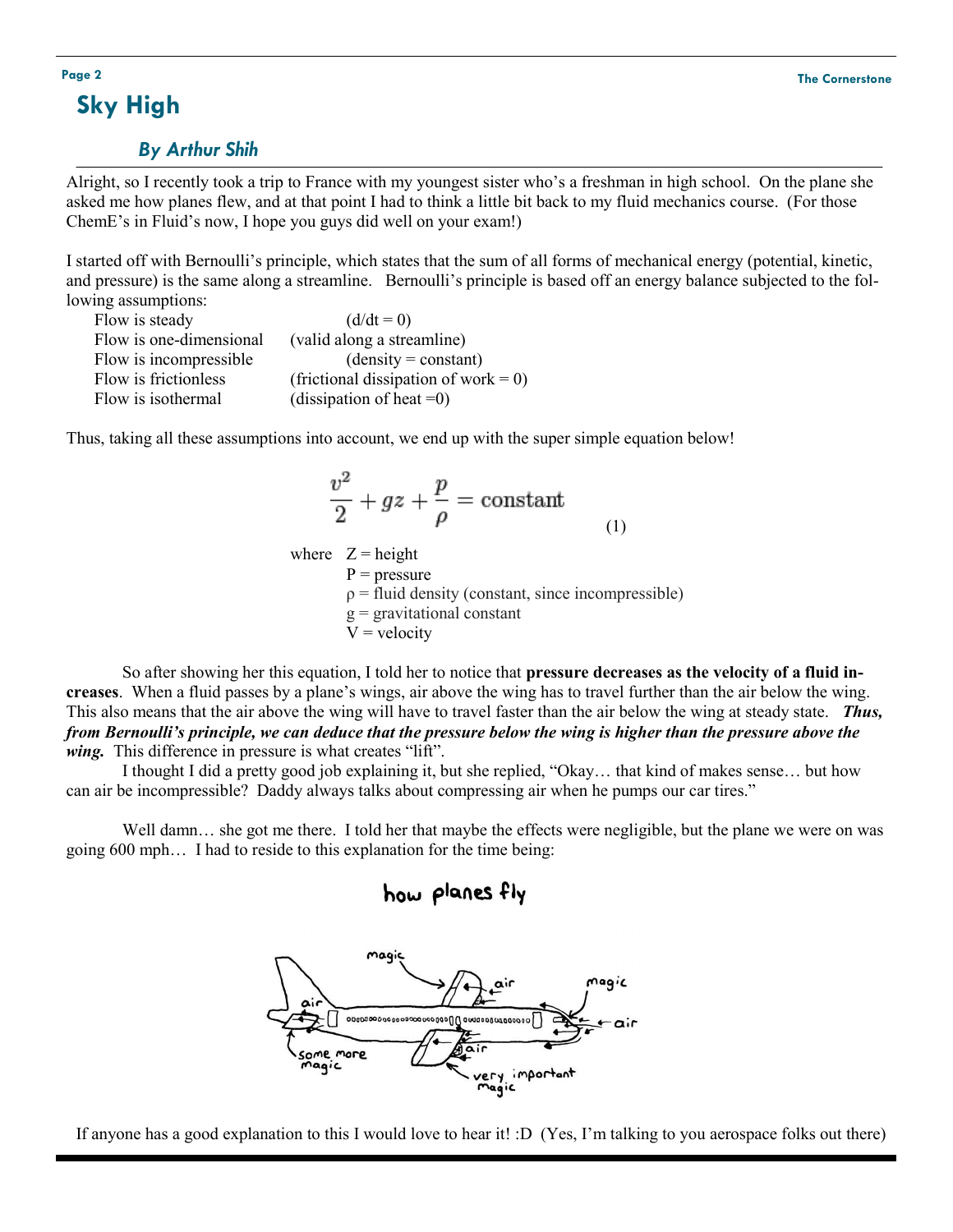## **The East Side Beat**

#### *By Jesse Tzeng*

Used to work the east side beat. Worst part of town. Hate it there. Always smells like rotting kimchee. Spent my patrol wondering where trouble was going down, not when.

One time, came upon a puppy. Perfectly happy little thing, kind of cute. Totally lost, no collar, no nothing. Went to pick it up. Thing didn't flinch. Realized it wasn't moving at all. Nothing to be done for it. Had to walk away, knowing another sad day had gone down.

HQ treats the beat as a joke. No guns, they say. Give us clubs that rattle when we walk. Try to get cops to take competence tests all day, when tests have nothing to do with being a cop. Ask us about letters and colors. Doesn't even make sense. Boss has 30 years on the oldest cop. Thirty years. She doesn't know anything.

Hear things aren't much better on the west side. Some kind of electronics trafficking ring there. Something with space men flying around, and a rabbit or something. All they talk about is candy, though. Candyland, they call it.

South side is a real toilet bowl.

No one goes to the north side. Boss works that one herself. Always dark over there. Heard she keeps candy up there, though.

End of the day comes, just glad to go home. Gotta wait for mom to pick me up, though.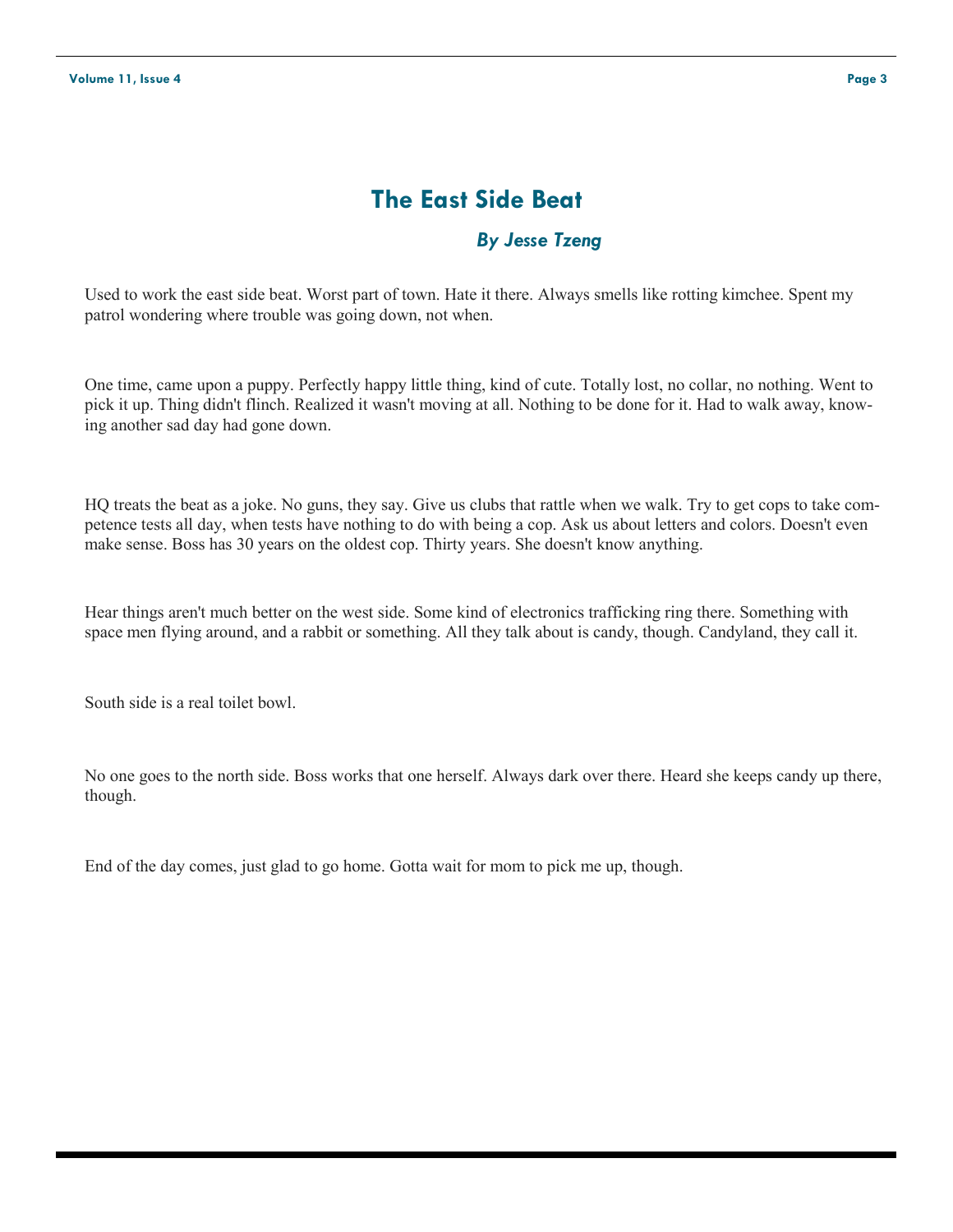## **Some Comic Relief**

## *Provided by Joshua Kempfer*









What I actually

MEMES & FUNNY PICS FRABZ.COM







Provided by google.com/images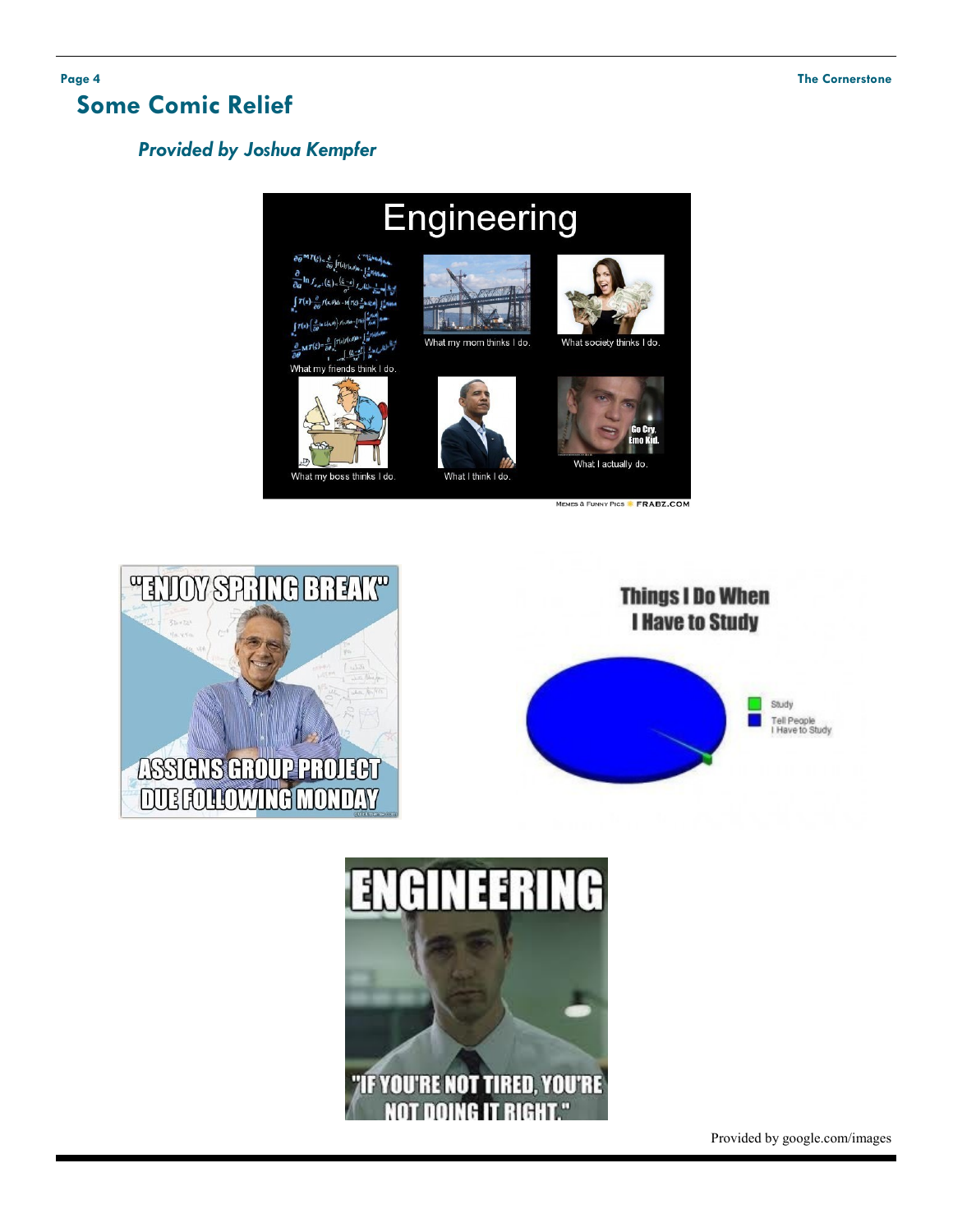#### **Volume 11, Issue 4**

## *Sudoku Puzzles*

| 9                |              |                         |   |                         |   | 1                       |                  |                  |
|------------------|--------------|-------------------------|---|-------------------------|---|-------------------------|------------------|------------------|
| $\overline{7}$   | $\mathbf{2}$ | 3                       |   |                         |   | 8                       |                  |                  |
|                  |              | $\overline{\mathbf{4}}$ |   | 8                       | 9 | $\overline{\mathbf{c}}$ |                  | 3                |
| $\boldsymbol{2}$ |              |                         | 9 |                         |   | 5                       |                  |                  |
|                  |              | 8                       |   | 3                       |   | $\overline{6}$          |                  |                  |
|                  | 5            | 1                       |   |                         | 8 |                         | 4                | $\boldsymbol{2}$ |
| 5                |              |                         | 3 | 9                       | 7 |                         |                  |                  |
| 8                | 3            |                         |   | $\overline{\mathbf{4}}$ | 6 |                         |                  |                  |
|                  | 4            |                         |   |                         |   |                         | $\boldsymbol{2}$ |                  |



| 5 |   |                         |             |   | $\boldsymbol{2}$ |   |                  | 3 |
|---|---|-------------------------|-------------|---|------------------|---|------------------|---|
| 6 |   | 9                       | 7           |   |                  |   |                  | 5 |
|   | 3 | 4                       | 9           | 1 |                  |   |                  |   |
| 1 |   | 6                       | $\mathbf 2$ |   |                  | 9 | 5                | 7 |
|   |   | $\overline{\mathbf{c}}$ |             |   |                  |   |                  | 1 |
|   | 5 |                         |             |   |                  |   | $\boldsymbol{2}$ |   |
|   |   |                         | 3           |   |                  |   |                  |   |
| 8 |   |                         | 5           | 6 |                  | 7 |                  |   |
| 9 | 2 | 5                       |             |   |                  | 1 |                  |   |